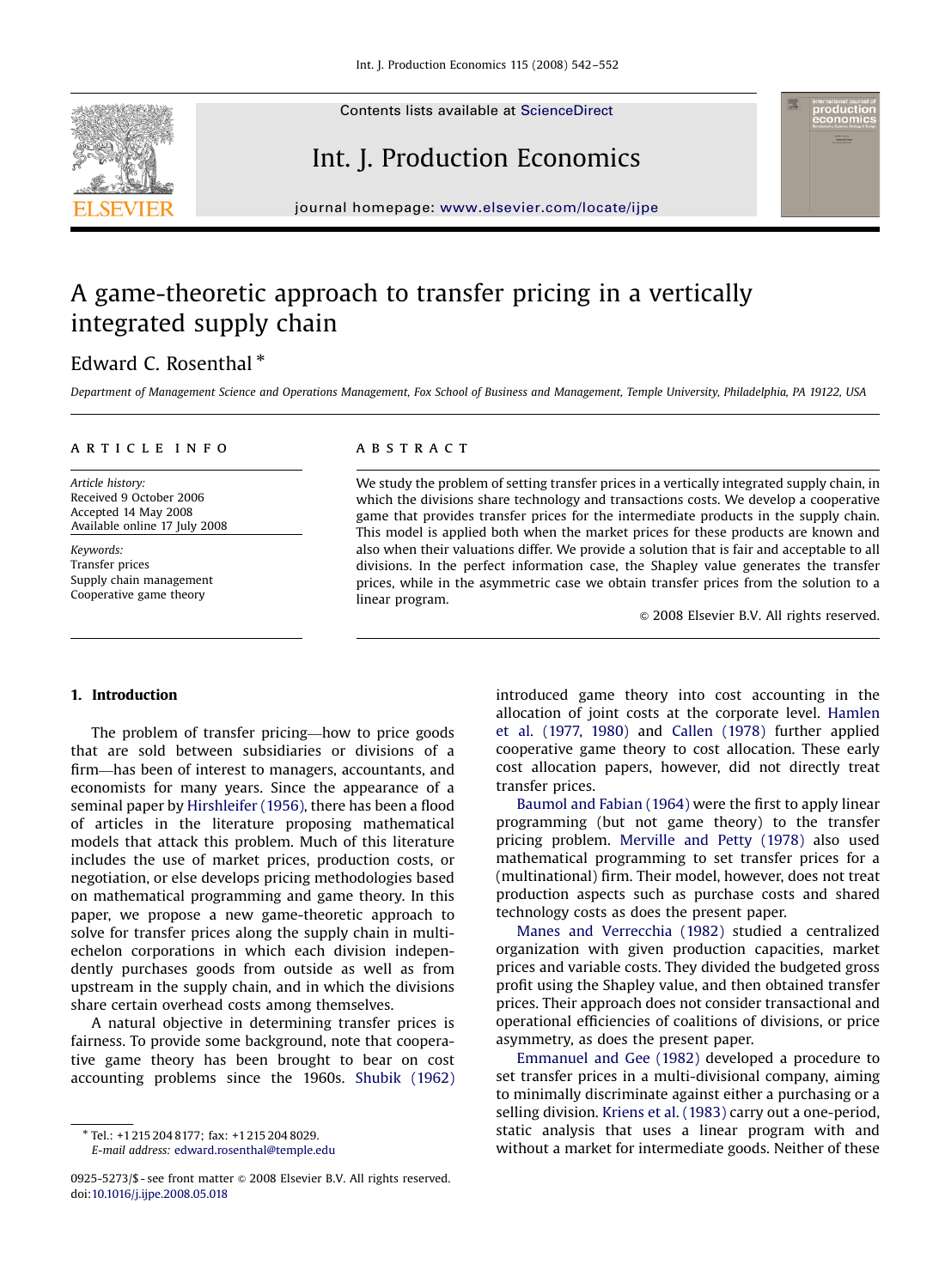papers, however, treats the same problem that we do or employs cooperative game-theoretic methodology.

There are several more recent papers that employ game theory, mathematical programming, and negotiation in order to determine transfer prices. [Si et al. \(1993\)](#page--1-0) proposed the use of the Shapley value for transfer prices, but did not implement a scheme to obtain them. [Wettstein \(1994\)](#page--1-0) provides a mechanism to obtain transfer prices for an n-division firm. [Luft and Libby \(1997\)](#page--1-0) examine managers' judgments about the influence of market prices on transfer price negotiations. [Alles et al.](#page--1-0) [\(1998\)](#page--1-0) study control systems designed to reduce temptation for managers in decentralized organizations to misrepresent data in transfer price negotiations. [Gabriel](#page--1-0)[sen and Schjelderup \(1999\)](#page--1-0) find that jointly owned production units, as compared to integrated firms must have motivation other than those of production efficiency and ease of decision-making. [Goetschalckx et al. \(2002\)](#page--1-0) study a global supply chain and construct a mathematical program to set transfer prices that maximize after-tax profit subject to constraints given by national tax authorities. [Gjerdrum et al. \(2002\)](#page--1-0) consider a two-echelon supply chain and develop a mixed-integer nonlinear programming model that employs the Nash bargaining solution, to find transfer prices and production and inventory levels that optimize profit. [Wang and Gerchak](#page--1-0) [\(2003\)](#page--1-0) study capacity planning decisions with a supplier and an assembler of a good; in these games the capacity decisions depend on the transfer prices. [Yao et al. \(2008\)](#page--1-0) analyze a supply chain with one supplier and two competing retailers, in which, first, the retailers decide whether to share their private information with the supplier; next, the supplier reveals its wholesale price to the retailers; and finally the retailers set their selling prices. The parties are adversarial and not vertically integrated, and thus do not share costs.

None of these studies treats the problem that we study, namely, how to determine transfer prices in a vertically integrated, multi-echelon supply chain with inputs and outputs at each level, shared technology and transaction costs, and both symmetric and asymmetric information about the market costs of the intermediate goods. Only [Manes and Verrecchia \(1982\)](#page--1-0) use the Shapley value, but in a differently structured application.

The contribution of the present paper is twofold. First, when a vertically integrated supply chain shares technology and transactions costs, we show how to incorporate the resulting efficiencies or inefficiencies into fair transfer prices that are paid when intermediate goods are sold within the supply chain, assuming that the prices of the goods are agreed upon between divisions. In this case the market prices are common knowledge, but these prices are then adjusted to reflect the shared costs across all divisions. Further, we identify a large class of situations for which all divisions in the supply chain benefit from the shared cost structure. Our second contribution is to show that fair transfer prices can be determined in a vertically integrated supply chain even when the valuations for intermediate goods are asymmetric, i.e., not agreed upon. In this instance there is no unique market price to fall back on but under reasonable conditions we can nevertheless

compute a fair set of transfer prices that incorporate the shared costs and are consistent with all divisions' valuations.

There is recent literature on transfer pricing that describes issues of informational exchange that are relevant to this paper. An [Ernst & Young global survey](#page--1-0) [\(1999\)](#page--1-0) indicates that 73% of managers find transfer pricing to be an important component of maximizing operating performance. But since managers from different divisions cooperate and compete, [Dikolli and Vaysman \(2006\)](#page--1-0) discuss situations in which information exchange capabilities across multiple divisions of an organization range from ''coarse information-technology,'' where the transfer of divisional information to top managers is limited, to the ''perfect-IT'' scenario in which local information can be made transparent across divisions with no cost. Of course, even in the perfect-IT case there is room for false reporting and other sources of information asymmetry, for example, when two suppliers report different prices. We will treat two aspects of this informational asymmetry below. Further, Dikolli and Vaysman note that valuable time is wasted in organizations when managers bargain over transfer prices; the transfer pricing mechanisms we present in this paper are in part developed to save managerial effort and provide equity.

The structures of the supply chains that we treat are frequently found on the global stage. [Wilhelm et al. \(2005\)](#page--1-0) describe a common type of manufacturing application in which parts are shipped from US plants to border towns, and are then cross-docked over the border into Mexico to an assembly plant whereby subsequently, finished products are shipped back to the US for distribution. Such systems typify the vertical integration that is captured in our model. Also, there is much empirical evidence that transfer pricing is an important component of transactions costs for vertically integrated firms. According to [Shelanski and Klein \(1995\)](#page--1-0), the primary focus of vertical integration is whether to ''make or buy.'' They cite more than a dozen empirical studies that focus on transactions costs (including transfer prices) for vertically integrated companies. [Tang \(1992\)](#page--1-0) conducted a survey regarding transfer pricing practices of Fortune 500 companies. Of the 143 respondents in the survey, 132 of used at least one transfer pricing method. Of those, 36.7% used marketbased prices; 46.2% used cost-based methods, and 16.6% used negotiated prices. Among the companies relying on cost-based methods, 7.7% used variable costs of production while the other 38.5% used full costs of production (sometimes with markup).

[Alles and Datar \(1998\)](#page--1-0) cite the Tang data in the context of developing justifications for different approaches to transfer pricing for vertically integrated companies. They note that while few of the respondents (7.7%) used variable costs in practice, standard cost accounting theory still relies on variable cost pricing. Our approach below utilizes market prices as well as full production costs; in addition we equitably share transaction cost savings that are generated by the vertical integration process.

Regarding the justification of vertical integration, there is a huge literature in the field of industrial organization on why a firm would vertically integrate ([Alchian and](#page--1-0)